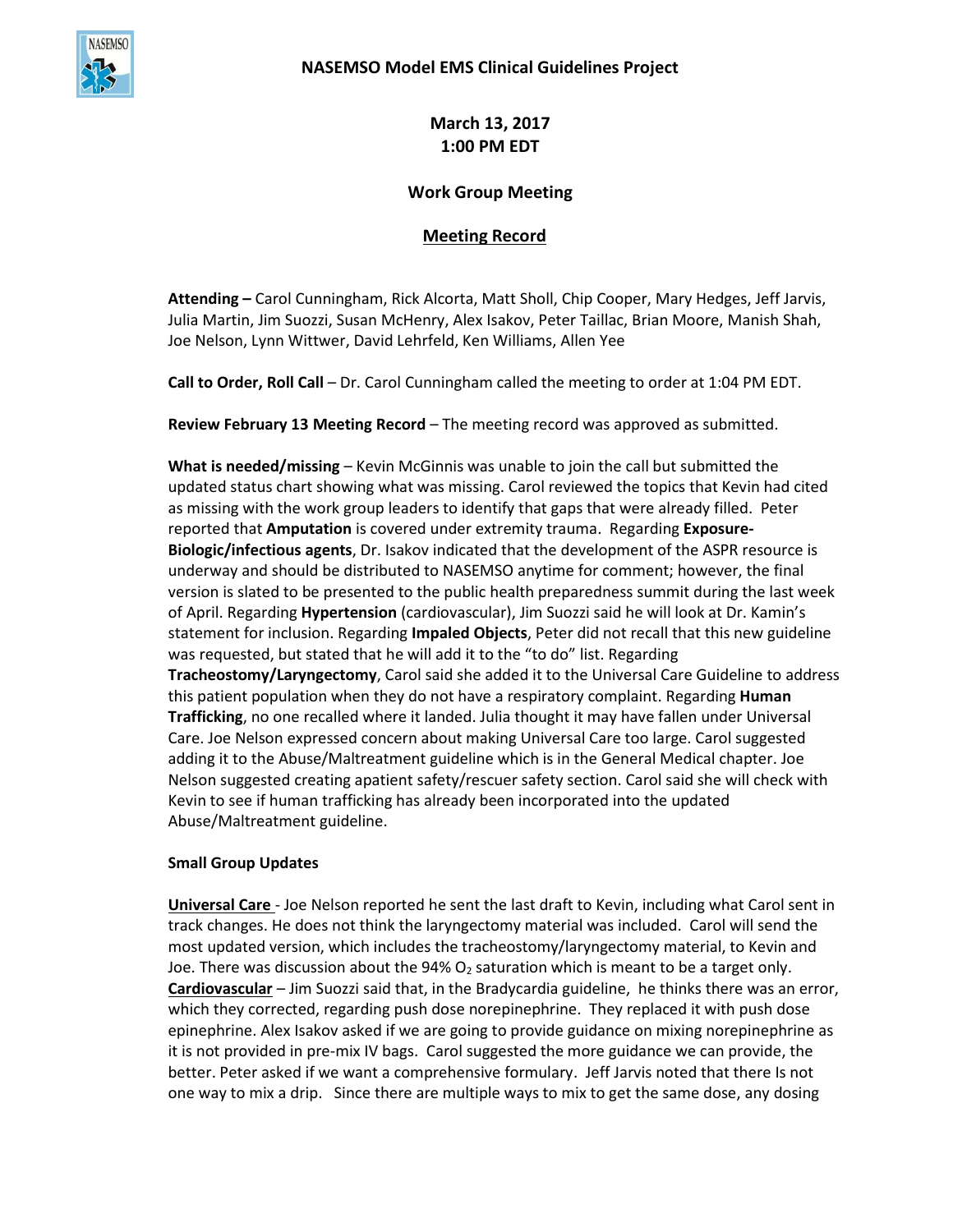

guidance provided may be best placed in a formulary. It was also noted that, since there are so many ways to mix, it may be better to leave it to local medical authority. It was decided to not include a dosing guidance and to allow local medical direction to determine how this action should be completed with their available resources and local hospital procedures.

**General Medical** – John Lyng had a conflict and was unable to join the call, but reported by email that all guidelines had been submitted.

**Resuscitation** – Allen Yee said they submitted an updated resuscitation section as well as a new guidline for end of life care.

**Pediatric-Specific** – Brian reported all the pediatric-specific guidelines have been submitted. Manish Shah said they are waiting to receive the drafts to review. Brian Moore added they had the pediatric reviewers ready to review beginning March 27.

**OB/GYN (formerly GI/GU/Gyn)** – Lynn Wittwer said they submitted everything to Kevin. **Respiratory** – Doug Kupas was not on the call to report.

**Trauma** – Peter Taillac reported most of the guidelines in this section were done. Allen added the active shooter guideline. They added a crush injury guideline. Amputation was added to extremity trauma. An updated spine care guideline has not been submitted because they are awaiting a new draft position paper from ACEP and NAEMSP. Someone had recommended a traumatic arrest guideline but wondered if this should be added as a separate guideline. He thinks there is a short section on traumatic arrests in the cardiac arrest section of the Cardiovascular guideline, and wondered if there should be a separate one under trauma. Peter will review what is currently in the first edition of the Guideline document again. Brian commented that Mary Fallet was the lead on a pediatric traumatic arrest document which Peter said they had referenced. Peter reported that Mark Gestring, our ACS-COT representative, recently reviewed and submitted comments to Peter on the trauma guidelines. He will get those to Kevin.

**Toxins** – Rick Alcorta said everthing has been submitted.

**Environmental** – Matt Sholl said they have submitted everything to Kevin.

## **Review Timeline:**

**February 15 –** Guideline Authors submit guidelines to Small Group Lead

**February 22** - Group Lead submits to Kevin

**February 24** – Kevin submits guidelines to Chip (data review), Manish & Brian (pediatric review), Carol & Rich (pharm review)

**March 3** – Data, Peds and Pharm reviewers submit reviewed guidelines to Kevin.

**March 27** – Kevin (technical writer) completes 1<sup>st</sup> draft. The pediatric group will begin reviewing.

**April 7** – Review of  $1<sup>st</sup>$  draft is completed by Group Leads.

**April 21** – Kevin completes  $2^{nd}$  draft of guidelines.

April 24 - Public comment period begins April 24<sup>th</sup>.

**June 9** - Public comment period ends.

**June 30** – Review of comments and redrafts completed

**July 28** – Outside reviewers complete review. Carol, Rich, Kevin and final editors wil meet to make final edits.

**August 11** – Respond to outside editor review

**August 25** – Kevin completes final

**September 8** - Final Chair Review/ To NHTSA